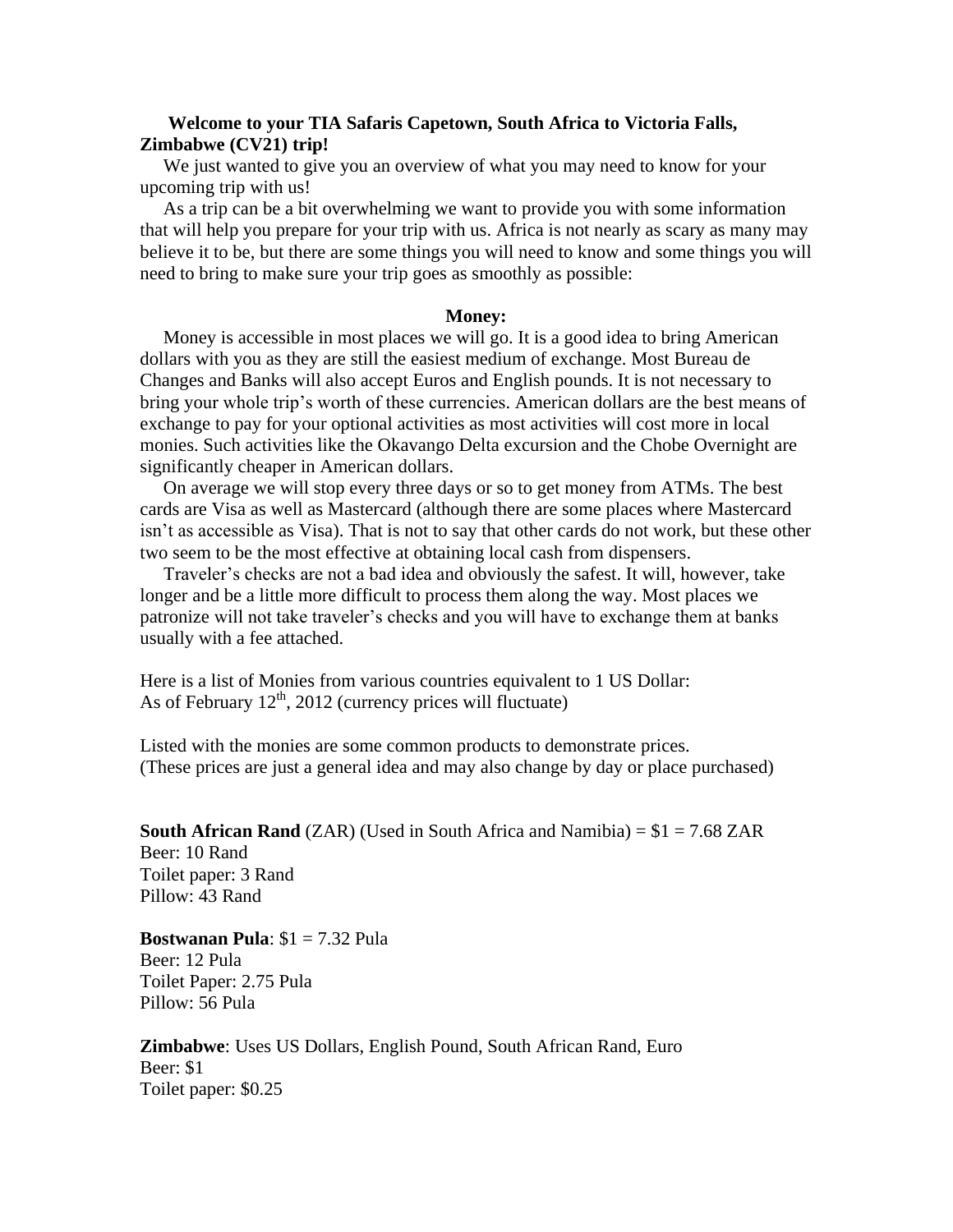### **What to bring:**

It is important to recognize there are many things you can buy when arriving in Africa. Obviously the most important items are your passport, your necessary visas (One can check with the embassies of each country you are visiting to see if a visa is required for your country of origin), and monies. Electronic goods should be purchased at home as they are usually significantly more expensive in Africa. You MUST provide your own sleeping bag, blankets, pillow, and a ground mattress if desired. It is possible to get these items in Africa which can be donated to local charities at the end of the trip.

 Such things as cosmetics can also be purchased at the places where we do our shopping. Particular cosmetics that people use should be brought from home as Africa may not have your exact specie of shampoo, soap, facial cream, etc.

Here are other things that you will need to maximize your experience of the trip:

1 Flashlight, preferably a headtorch or headlamp

2 Insect repellant

3 Rain jacket or poncho

4 At least one set of warm clothes, especially traveling Southern Africa May – September as it can reach freezing temperatures at night

5 Shoes suitable for walking, hiking, and trekking

6 Towel, preferably a quick-drying type

7 A rudimentary medical kit with basic materials (band-aids, pain killers, anti-biotic creams, medicine for flu, coughs, colds, etc.)

8 Books, "Ipods", board games, cards, etc. for entertainment on the days with longer drives

- 9 Alarm clock and/or time piece
- 10 Sense of adventure and humor

### **Notes on Safety:**

 It is important for our passengers to understand that, although we will be there along the way to insure your safety, you must be responsible and aware of your surroundings. Most of the places that we travel to are safe, but there is still crime, particularly in the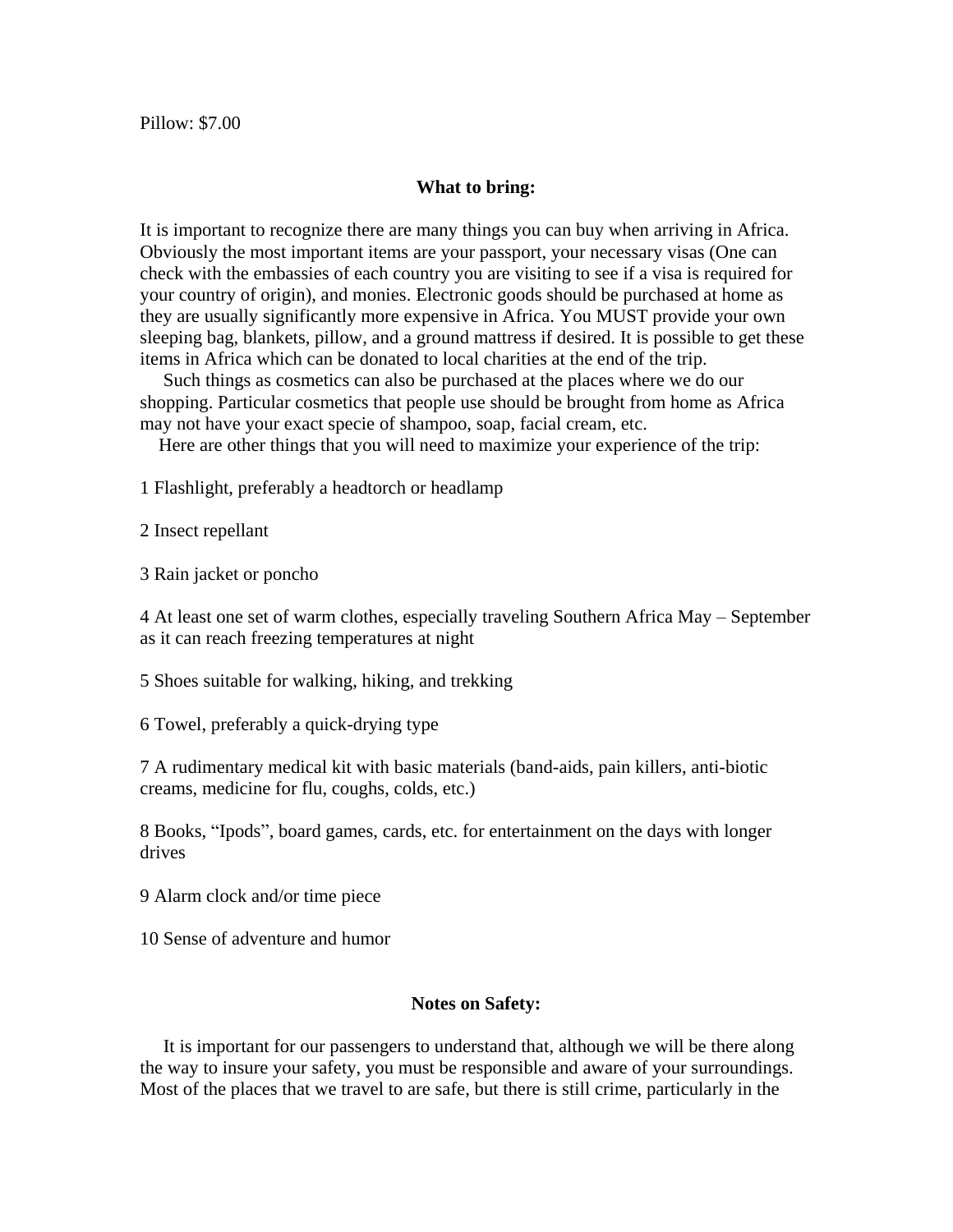cities. One should not carry a lot of cash, garish jewelry or watches, or very expensive cameras in the cities or in crowded markets.

 When we are traveling in the wilds of Africa it is extremely important to listen to your guides. These are people who have been trained and/or live in these places and have intimate knowledge of the terrain and the creatures there. The only time people have been hurt in the past is when they have made a distinct effort NOT to listen to their guides and suffered the consequences. Travel in Africa does not have to be dangerous as long as visitors listen to the people that know Africa well.

## **Respecting Africa:**

 It is important to know what you may or not do when traveling through Africa. When you are traveling in Africa (or anywhere for that matter) you are under the jurisdiction of those country's laws and regulations. If you should choose to break a law such as carrying drugs, illegal materials, or committing a crime, there is nothing more that we at TIA Safaris will be able to do for you if you are arrested except call your embassy. A trip to an Africa jail is not recommended. Such things as drug possession, drug use, or public displays of drunkenness can have some very profound consequences. It is better to follow the rules of the places we visit than to take the risk of punishment by local authorities.

#### **Photography:**

 You will meet an endless array of fascinating people, places, and wildlife. It is very important to understand that there are many people, things and places of which you cannot take photos, e.g. Government buildings, government officials, road blocks, bridges, and border crossings. If there is any doubt about the desired photo subject please check with your guide as to the safety of taking the photo.

 It is important to respect the people living in the places we are visiting. As a general rule please be respectful of the people you see and meet across Africa. Please check with people before you take a photo of them. For some, taking their photo is a major offense and problems will ensue if caught doing so. The best way to do it is to ask if you can get your photo taken with those people first. They may ask for something in return and you are welcome to barter for the photo opportunity. Ultimately, it must be understood that nobody wants to feel like they are a part of a human zoo or just another part of the landscape.

 When in the wilds it is very important to ask if it is safe to take a photo of a creature or area. You may run into an animal that appears to be a safe distance away when, in fact, you are in its danger zone.

### **Travel insurance:**

 TIA Safaris **requires** that every passenger obtains travel insurance for any possible contingency. There are many places that are quite remote. In the highly unlikely case that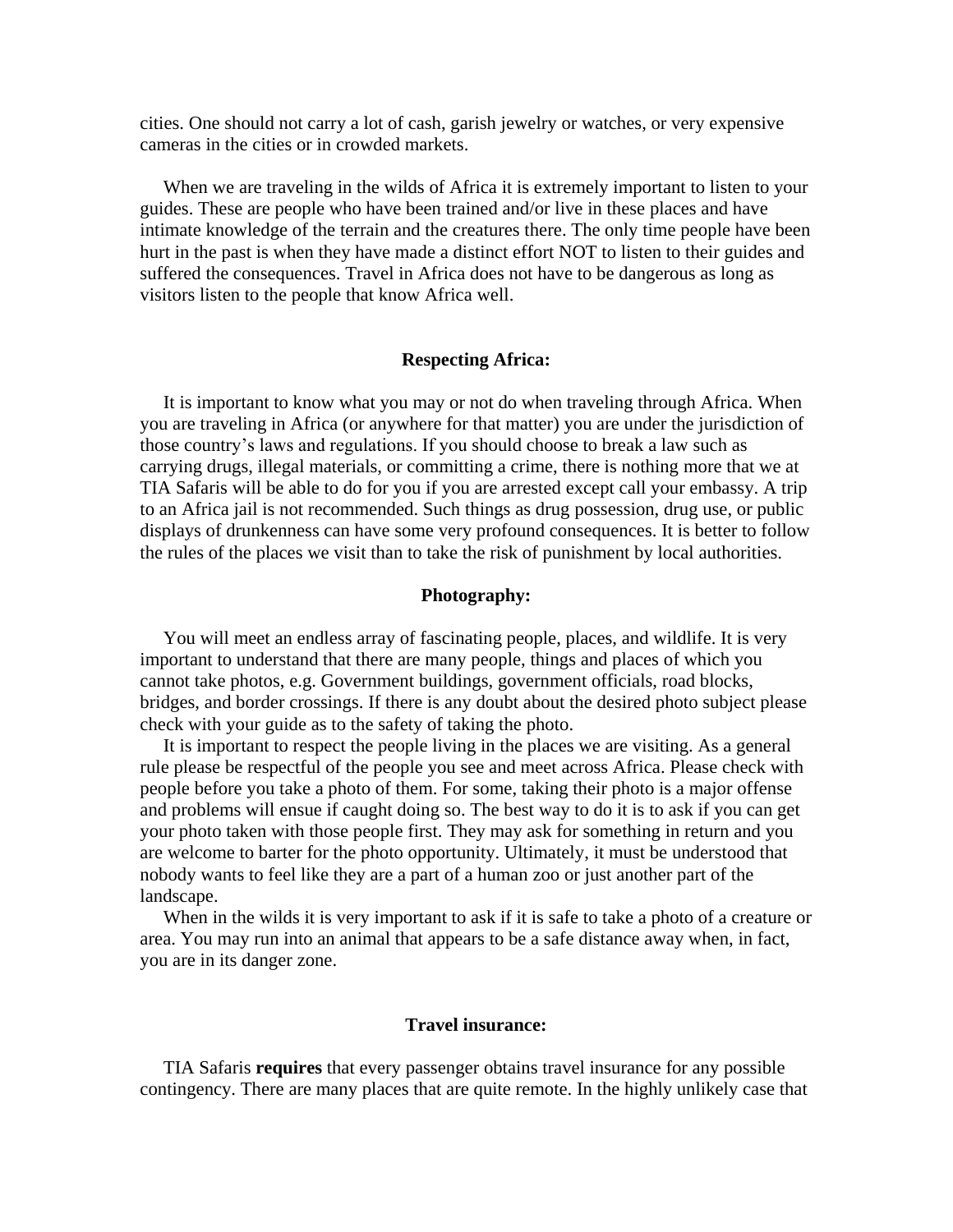there is an emergency, it is important that one has the coverage that will allow for such things as an emergency flight, a helicopter extraction, or hospitalization for an extended period of time. Although medical expenses are surprisingly cheap in most places, one must be prepared for every possibility.

### **Vaccinations:**

 Depending where you are traveling in Africa, it is necessary to obtain certain vaccinations. Many countries require a yellow fever shot and certification of your vaccination. Without the shot certification you WILL NOT BE ALLOWED INTO THE COUNTRY. Please check with the Center for Disease Control (CDC) website to see which shots are recommended and each country's websites to see what vaccinations they require.

### **Malaria Medications:**

 There are a number of possible medications for protection against Malaria. It is very important that you choose the best one for you. You should discuss the different possibilities with your doctor to see which one suits your body chemistry, other drugs you may be taking, and your needs if you are traveling other places.

One word of caution: **Larium**, or **Mefloquine**, is known to cause very serious mental problems with certain people, particularly those with a history of mental health issues. Such things as nightmares, paranoia, and even irreversible psychosis are possible. Please be very careful in choosing this drug as your alternative.

### **Itinerary for Capetown, South Africa to Vic Falls, Zimbabwe (CV21):**

The **Pre-departure Meeting** will take place Saturday evening at 5:00 PM *the night before* the day of departure. This will take place at the **Ashanti Lodge** (unless you are otherwise informed) located at 11 Hof St. Capetown 8001. The phone number there is (27) 021 423 8721.\*

 It is not recommended that you miss the Pre-departure as you will be meeting your guide and your fellow passengers for the first time. You will also be given a comprehensive introduction to your trip.

\* If you must miss the Pre-departure for whatever reason, you must be ready with your personal items at the truck, Sunday morning at 8:30AM.

## Day 1: Cederburg

 We leave from the front of Ashanti Lodge, and Capetown at approximately 9:30am. Learning about South Africa's fascinating history, we travel north to the Cederburg and Highlander's campsite for wine-tasting. For those interested in learning about local flora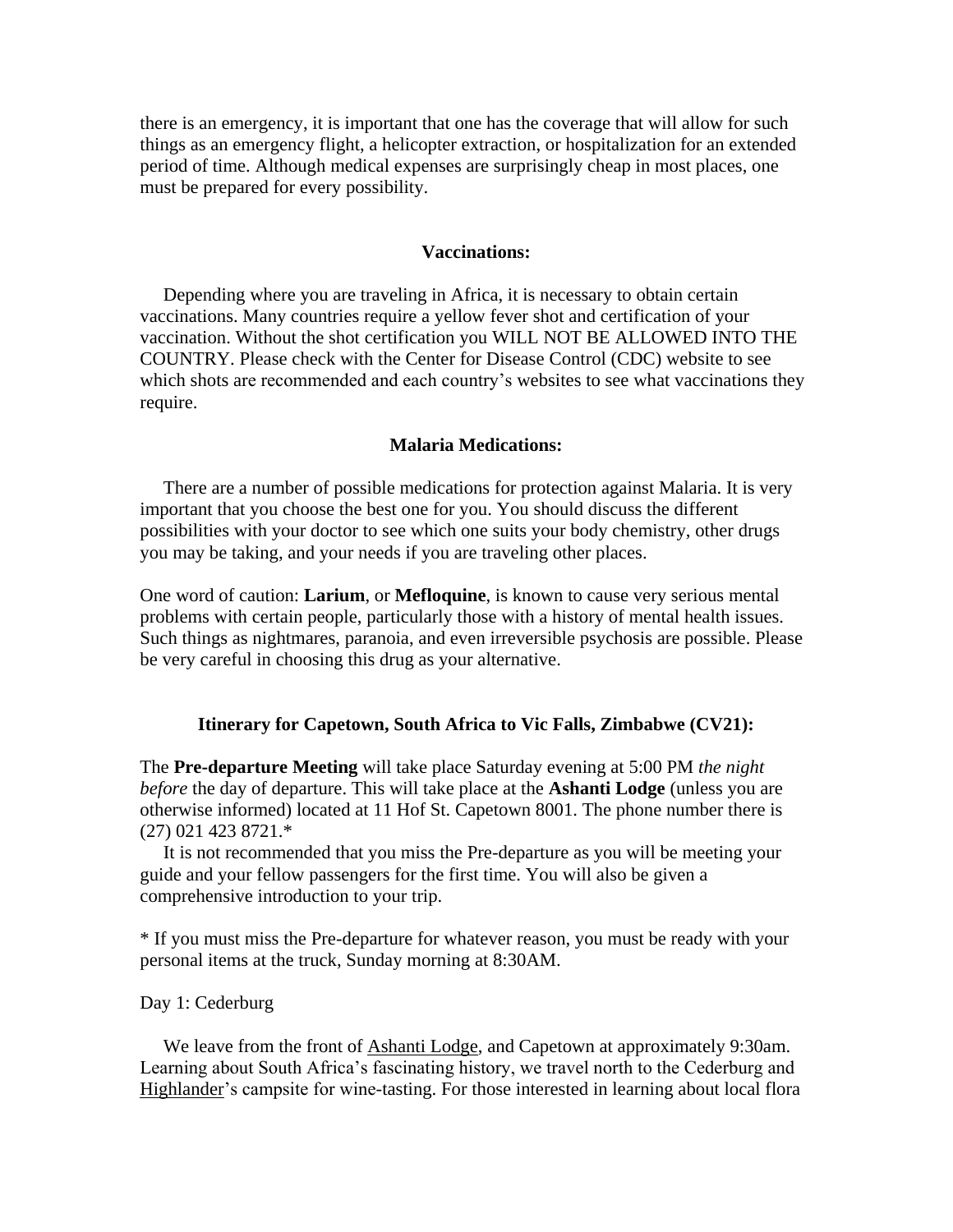and fauna before wine-tasting, there is a rigorous hike with a spectacular view over the vineyards below.

## Day 2: Orange River

We travel to the Orange River's popular **Bushwhacked** campsite, via the bustling town of Springbok. For those who love to canoe, this is a perfect chance to paddle down one of South Africa's longest river systems and experience its wildlife and beautiful desert topography.

## Day 3: Fish River Canyon

 We cross the border into Namibia, learning about this vast country's dramatic history. We head straight to Fish River Canyon, the  $2^{\overline{n}d}$  largest canyon in the world. We do a one to two hour sunset hike along the canyon rim. Later that night at the beautiful campsite Canon Roadhouse, we do a night walk under a blanket of stars to find the nocturnal denizens of the Namibian desert.

#### Day 4: Sesriem

We delve further into the depths of the Namib-Naukluft desert, stopping along the way to snap photos of the dramatic topography. We arrive at the campsite in the afternoon and set up our tents in the red sand of Sesriem. At night we go on yet another nocturnal adventure seeking out the elusive night creatures that haunt Sesriem.

### Day 5: Sossusvlei, Dead Vlei, and Solitaire

 Waking up before sunrise, we whiz out to Dune 45. We climb the 120 meters to its top to watch the sunrise over this magical landscape. For those with a competitive and adventurous spirit, you can try your luck at winning the Africa-renowned Super Dune 45 super race: 120 meters down at a 34 degree angle. We have breakfast and cheer the winner.

We then drive another 17 kilometers to Sossusvlei itself. We spend two hours hiking through the dunes to the world-renowned, photographic marvel known as Dead Vlei (as seen in the Hollywood movie "The Cell"). After this adventure, we pack up camp and beeline for our next destination, Solitaire, a place locally known for the mouth-watering delights of its bakery.

#### Day 6-8: Swakopmund

 After a short drive, we arrive in the sea-side town of Swakopmund. We check into Gruner Kranz Swakop Lodge and either jump immediately into activities, or walk the streets of this picturesque, "German" town. In the evening we sample the culinary delights of the town's innumerable restaurants and plan the weekend's adventures such as sand-boarding, sky-diving over the dunes, dolphin and seal cruise, horse-riding through the desert, or quad-biking the massive dunes.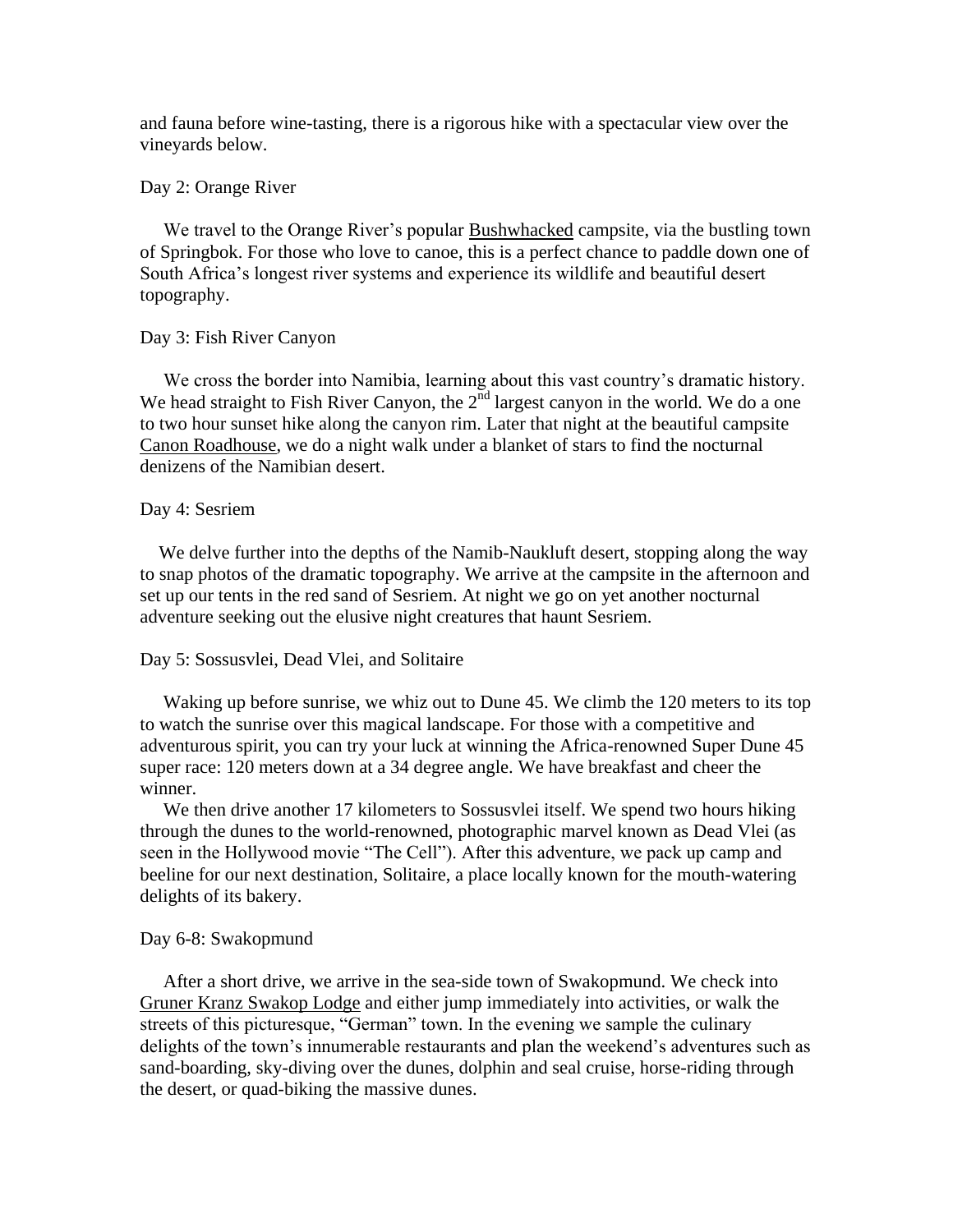## Day 9: Spitzkoppe

 After spending the morning enjoying the last of civilization's comforts, we drive a few hours to our first bushcamp, Spitzkoppe. Among the huge granite inselbergs we hike and learn about this beautiful place, a sacred location for the San people.

 At sunset we climb a koppe and watch the sun sink into the desert horizon. When Spitzkoppe's uproarious night activities end, those desiring to do so, may sleep on the top of the inselbergs under the star-filled Namibian sky.

#### Day 10: Cheetah Park

 For those who love big cats, Cheetah Park is your place. Before the park, we stop in the small town of Outjo, perhaps catching a glimpse of some of the Himba tribe who frequent this town. After filling up on baked goods, we beeline for the Cheetah Park near Kamanjab. There we interact with the cheetah; petting and admiring these magnificent creatures. After the interaction, we go out to the reserve and feed the protected cheetahs…All fifteen of them!

## Day 11: Etosha National Park

 For those who are coming to Africa for the classic safari to see Africa's world-famous wildlife, this day marks the beginning. We drive to Toshari Lodge, set up camp, and have lunch. We then enter Etosha National Park and game drive for the afternoon. We search for the Big Five, giraffe, herds of zebra, wildebeest, springbok, oryx and an endless array of bird and wildlife that makes Etosha one of Africa's most coveted National Parks.

#### Day 12: Etosha National Park

 Waking up early, we once again head into the depths of Etosha. We spend the day game driving across the great expanse of the park. We stop at the beautiful oasis Halali Resort halfway across the park. We have our lunch and relax by the pool, or sit by Halali's waterhole to watch the animals come to drink. After our break, we go out to the edge of the vast, white expanse that is Etosha Pan. We then spend the rest of the afternoon seeking out the animals we have not yet found.

 We camp at another of Etosha's beautiful resorts, Namutoni, which has a waterhole lit by floodlights. Passengers may sit by the waterhole all night and watch the animals come to drink.

### Day 13: Rainbow Lodge

 This is a day of driving across the Caprivi Strip. Although a long drive, we are richly rewarded in the late afternoon when we arrive on the banks of the Okavango, just across the river from Angola. Rainbow Lodge is a fantastic location to rest our road-weary selves with a dip in the pool, a photographic jaunt to capture the resident hippos and crocodiles, or have a chat with Johan, the delightful owner of this popular overland spot.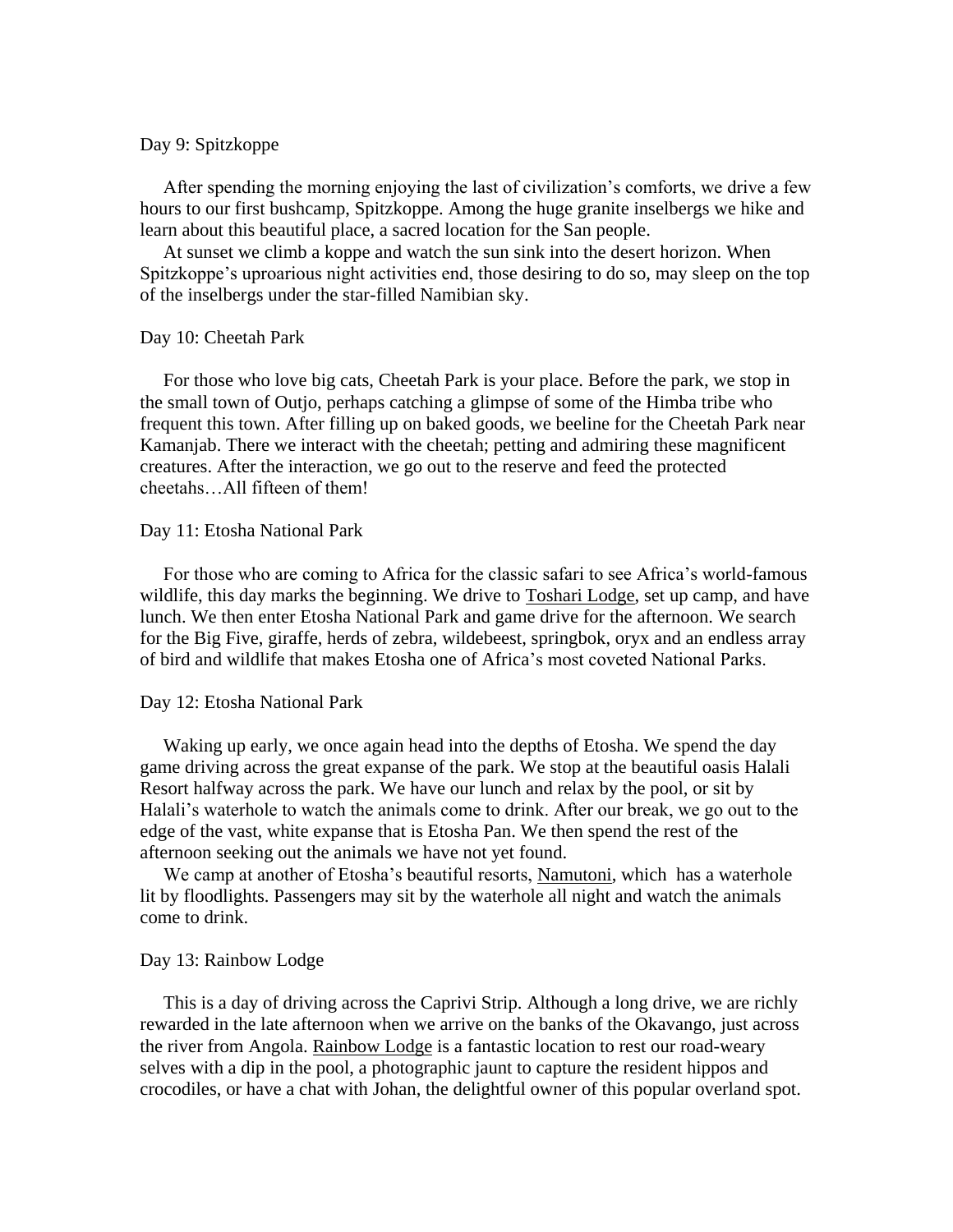## Day 14: Maun

 Rising early, we cross the border into Botswana. Learning about Botswana and the Okavango Delta, we venture south toward Maun. In Maun, we shop in preparation for the following day's adventure into the Delta. At night we camp at Sitatunga Campsite. Right next to the camp is a locally famous Crocodile farm harboring a croc over 17 feet long!

### Day 15-17: The Okavango Delta

 Traveling by mokoro (dugout canoe) into the heart of the Okavango Delta, we spend two nights, three days in the true wilds of Africa. Based at a bush camp for the two nights, we venture into the Delta's Big Five territory on foot by day. At night we share our day's adventures around the campfire in the entertaining company of our Bostwanan guides.

 When we return to Maun in the afternoon of the third day, those who want to take a flight over the Delta may opt to do so to see the Delta from another eye-popping perspective.

### Days 18-19: Chobe National Park

 Traveling across the elephant-populated countryside of Bostwana arrives us in the town of Kasane and Thebe River Camp, our base for delving into the heart of Chobe National Park. The first morning begins with a river cruise on the Chobe River. The river cruise allows all to glimpse the massive herds of elephants, rare Red Lechwe and Puku antelope, hippos, and buffaloes that make Chobe their home. Later in the afternoon, the Chobe Overnight option allows overlanders to experience the inner depths of the park in the spirit of the old vintage safaris.

### Days 20-21: Victoria Falls

 Those on the overnight, return at 10-11am Friday morning. We drive the short distance to the border and cross into Zimbabwe. We head to the town of Victoria Falls, home of one of the Seven Wonders of the World for our last two days. Aside from seeing the awesome falls themselves, the town of Vic Falls has an endless array of other activities to choose from. Such favorite activities as Walking with Lions, Elephant-Back Safaris, or the infamous Gorge-swing and Bungee-jump are the perfect way to end a trip of a lifetime!

### **If you have any other questions, please don't hesitate to call or email us!**

## **1-602-561-7823**

### **[Info@TIASafaris.com](mailto:Info@TIASafaris.com)**